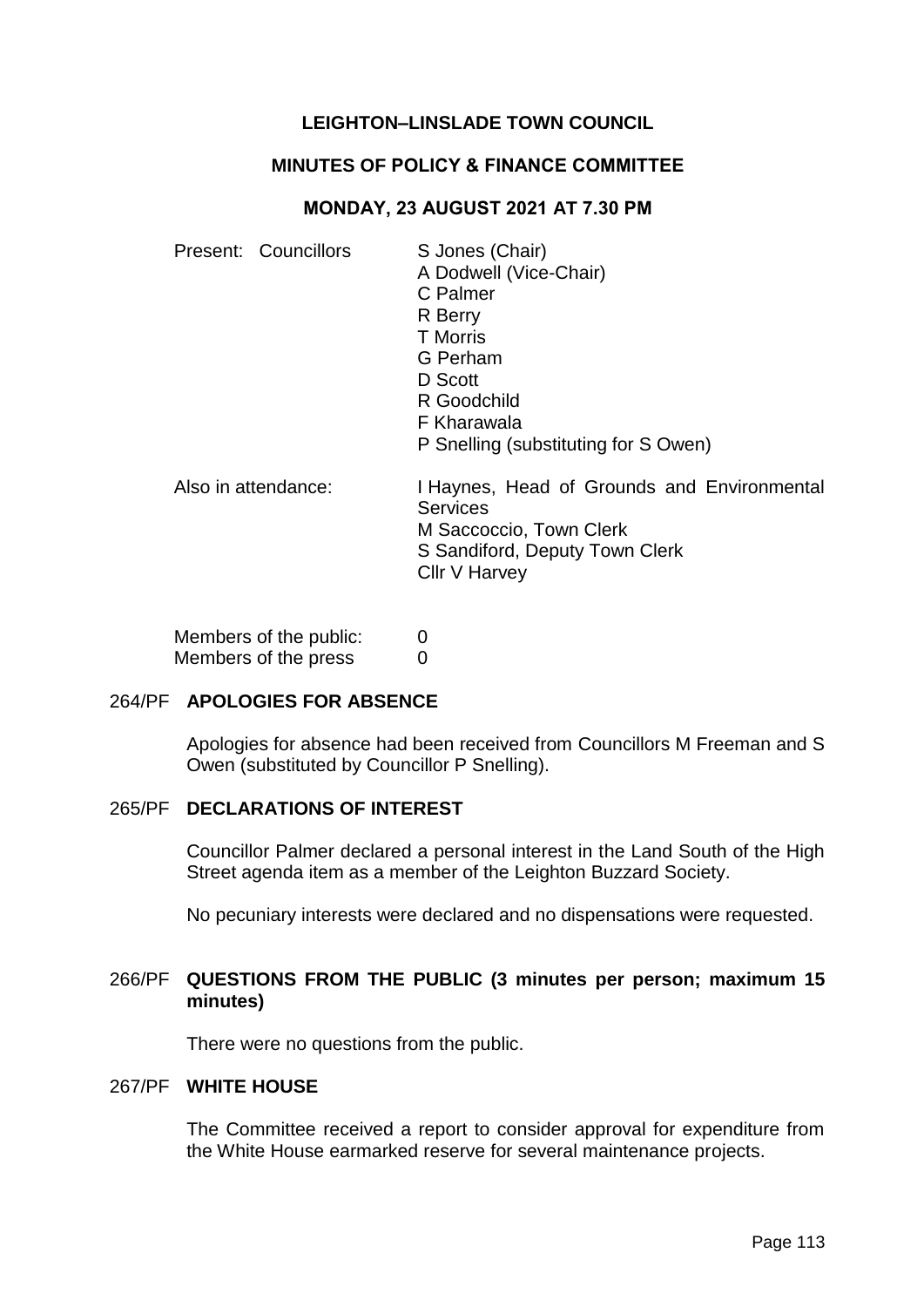## **RESOLVED to approve the expenditure of up to £10,000 from the White House earmarked reserve 9041/920 for several planned maintenance projects.**

## 268/PF **PROMS IN THE PARK**

The Committee received and considered a report to allocate the use of earmarked reserves to enable a Firework Display as part of Proms in the Park.

**RESOLVED to allocate £1500 from the Canal Festival Earmarked Reserve 9058/970 towards the provision of a Firework Display at the Proms in the Park event.**

### 269/PF **PUBLIC REALM PROJECT UPDATE**

Ian Haynes, Head of Grounds, gave the Committee a verbal update in respect of the public realm improvement scheme whereby Central Bedfordshire Council had provided funding of £100,000 for the purchase of equipment which could be loaned out to neighbouring parish councils and community groups. Equipment purchased included a small road sweeper with attachments which meant it could be used for a number of purposes including chemical-free weed killing. A box van trailer had been purchased and tools would now be sourced. Once equipped, the trailer could be hired out in its entirety.

#### **RESOLVED to note the information.**

# 270/PF **ADOPTION OF PUBLIC OPEN SPACE**

The Committee received a report in respect of land transfer of Public Open Space to the Town Council. The original proposal had been considered previously by Grounds and Environmental Services Committee, with a recommendation made to Council to endorse the land transfer. Remedial works prior to transfer were being undertaken by the land owner and it was anticipated that Council would be asked to endorse the transfer by the end of the current financial year.

Since considering the original proposal a number of changes had taken place and it was proposed that consideration be given to use of the commuted sum to increase headcount in the Grounds team, to ensure adequate resources were available to manage and maintain the additional sites. The annual staffing budget would need to be increased gradually so that once commuted sums were spent, the revenue budget would support the increased headcount.

#### **RESOLVED to note the report.**

**RECOMMENDED to Council that should Council be minded to approve the adoption of land, that careful consideration be given to the use of**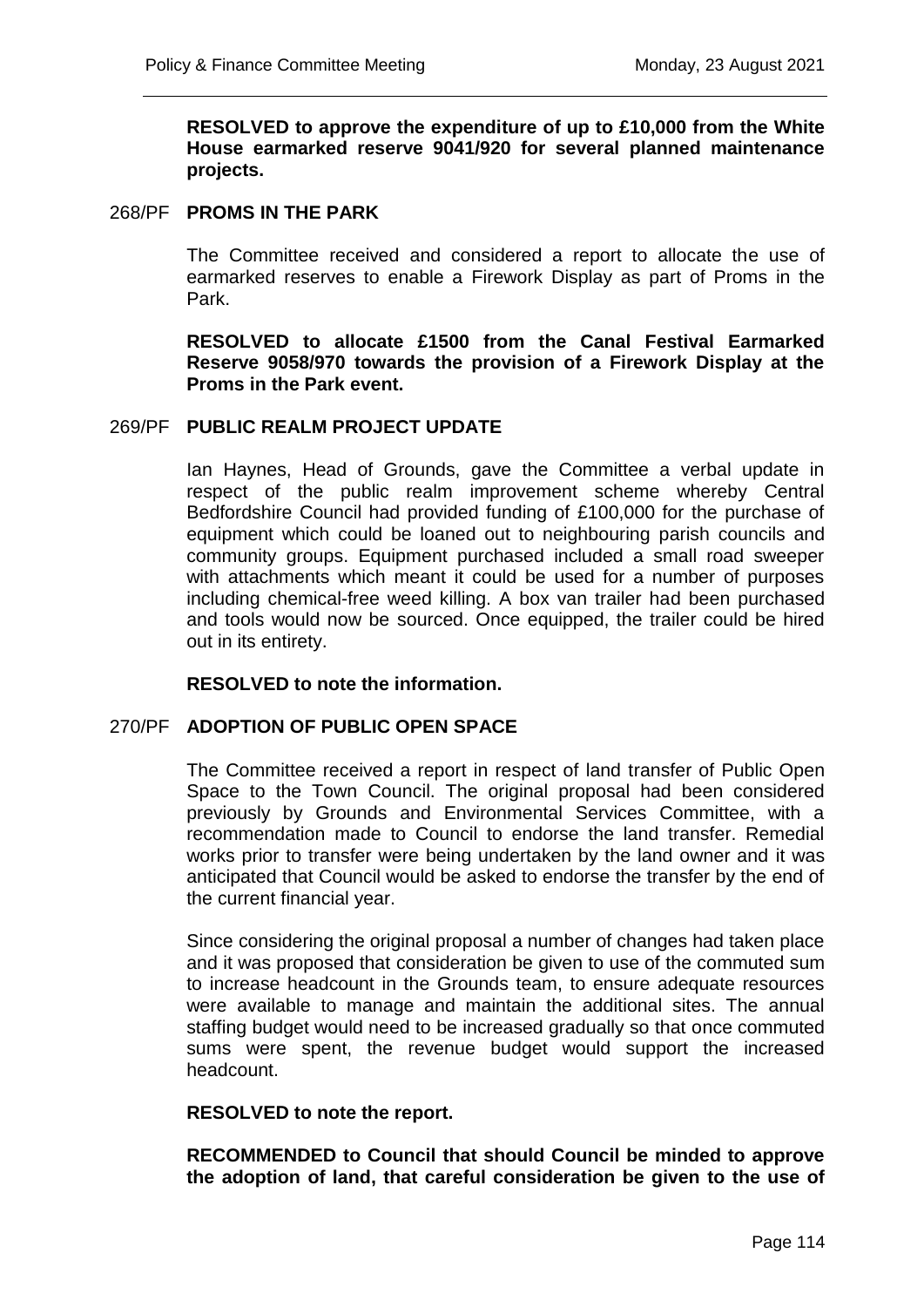**the commuted sum to ensure adequate resources to manage and maintain the additional sites.**

# 271/PF **RISK REGISTER MID YEAR UPDATE**

The Committee received a mid-year update report regarding the Risk Register action plan for 2021-2022. Many actions this year related to the continuing impact of the Covid-19 pandemic and others included social media security, data protection, investment strategy, documentation of procedures, cemetery headstone survey.

In terms of the action plan item relating to land east of Leighton-Linslade, it was clarified that there was approximately 60 hectares of public open space included in the overall land east site, which if eventually transferred to the town council would double its current public open space. The lack of certainty over this and the lack of clarity over timing meant it was difficult to forward plan.

## **RESOLVED to note the report.**

# 272/PF **LAND SOUTH OF THE HIGH STREET**

The Committee received a report from Councillor C Palmer as Chair of the current Land South of the High Street Task and Finish Group. The Group had initially been an informal working party comprising of several councillors and had later become a Task and Finish Group under the Partnership Committee. Having had several meetings and with some significant work undertaken by individual councillors as well as information from a study commissioned by Central Bedfordshire Council, the Group had now put forward a number of recommendations for consideration.

It was recognised that the Covid-19 pandemic had impacted market conditions and it was therefore unlikely that any comprehensive development options for the site would come forward in the near future. However, the Group felt that work could still continue to assess possible future uses of the site including the potential for an arts centre and/or civic uses including council accommodation, heritage centre and potential uses for a police or health related facility.

The Task and Finish Group had welcomed assurances from Central Bedfordshire Council that the 2012 development brief for the site would be revisited and that the site was identified for regeneration. As the primary (but not sole) landowner of the site, it was crucial that Central Bedfordshire Council support the proposed activity going forward.

It was proposed that the work of the Group should continue but under the remit of the Town Council's Policy and Finance Committee. Clear terms of reference would be needed and these would help inform resourcing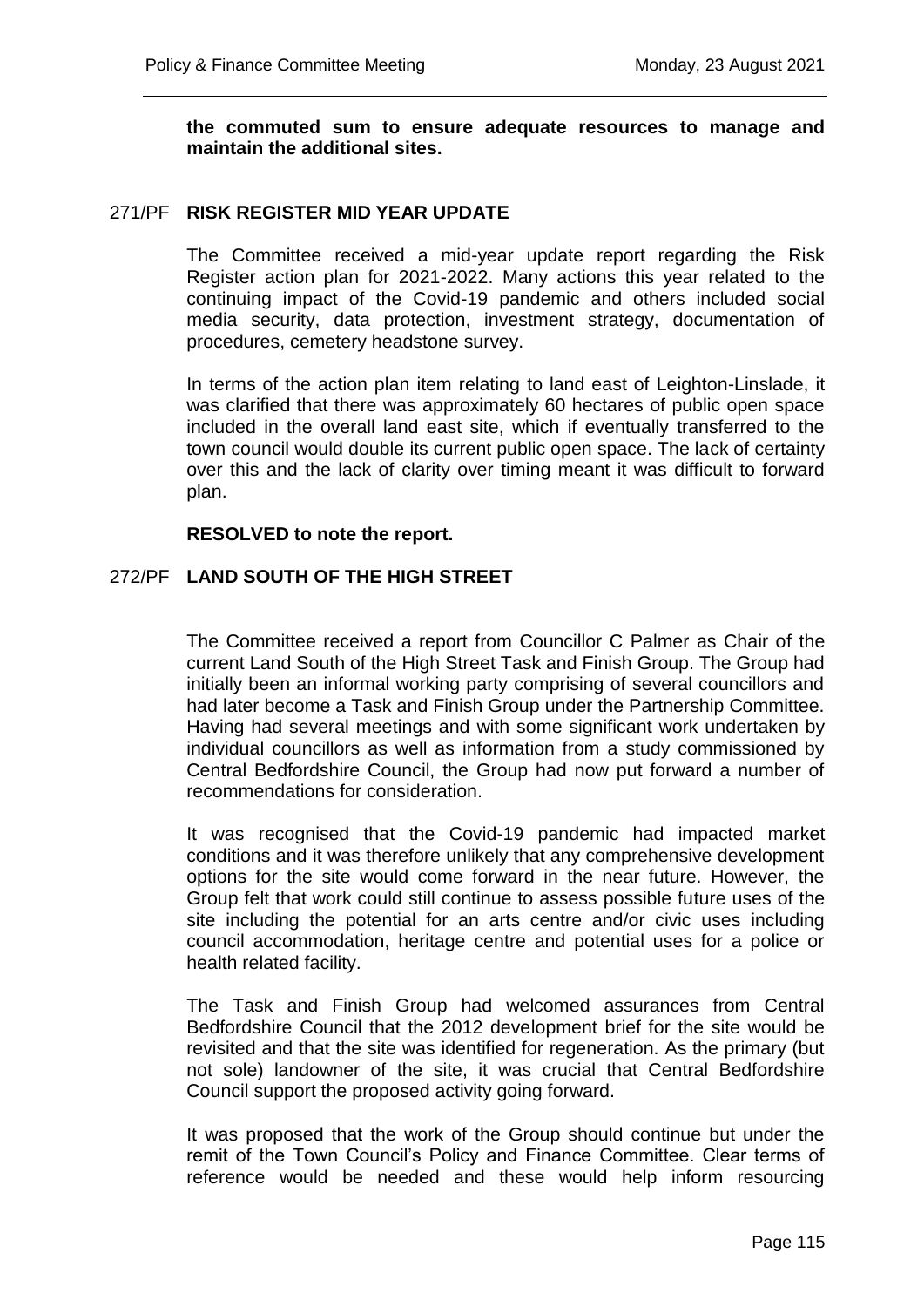requirements and potential costs thereof. An accompanying report from Town Council officers set out the current workload which included day to day operations and management of services, Council endorsed objectives and priorities, actions arising from the 2021 Risk Register and actions arising from other initiatives and Motions endorsed by Council/committee. The Committee accepted that the current staffing structure had no capacity for additional, unanticipated workload and that the implications of any additional work would need further consideration.

Following some lengthy discussion, it was agreed that recommendations be put forward to Partnership Committee on 9 September and that thereafter, the Policy and Finance Committee could review the situation at its next meeting on 20 September.

**RECOMMENDED from the Leighton-Linslade Policy and Finance Committee to the Leighton-Linslade Partnership Committee that:**

- **i) The report from Cllr C Palmer summarising the work of the Land South of the High Street Task and Finish Group be formally noted.**
- **ii) In Central Bedfordshire work streams relating to land south of the High Street (e.g. revision of the 2012 development brief, planning matters, Local Plan review), that consideration be given to potential uses of the site such as a performing arts and cultural facility, a civic facility, police accommodation and/or location for the integrated health services hub.**
- **iii) That the Land South of the High Street Task and Finish Group be formally disbanded following completion of its initial investigations and that the work continue through a new working party to report to the Town Council's Policy and Finance Committee with a suggested membership of Councillors: C Palmer, S Jones, T Morris, S Owen, R Goodchild, M Freeman, V Harvey and one member of the Labour group. Terms of reference and membership to be reviewed further by the group itself and approved by Policy and Finance Committee.**
- **iv) That Central Bedfordshire Council be requested to:**
	- **a. Support the ongoing work of the working party with Central Bedfordshire Council officer involvement.**
	- **b. Explore whether S106 monies could be utilised to fund a feasibility study/business case for a civic facility on land south of the High Street.**
	- **c. Support the Town Council's aspirations to be actively involved in any future work around the place making agenda that the principal authority may undertake for Leighton-Linslade, including land south of the High Street and the eastern urban extension sites at Chamberlains Barn, Clipstone Park and the Stearn Land.**